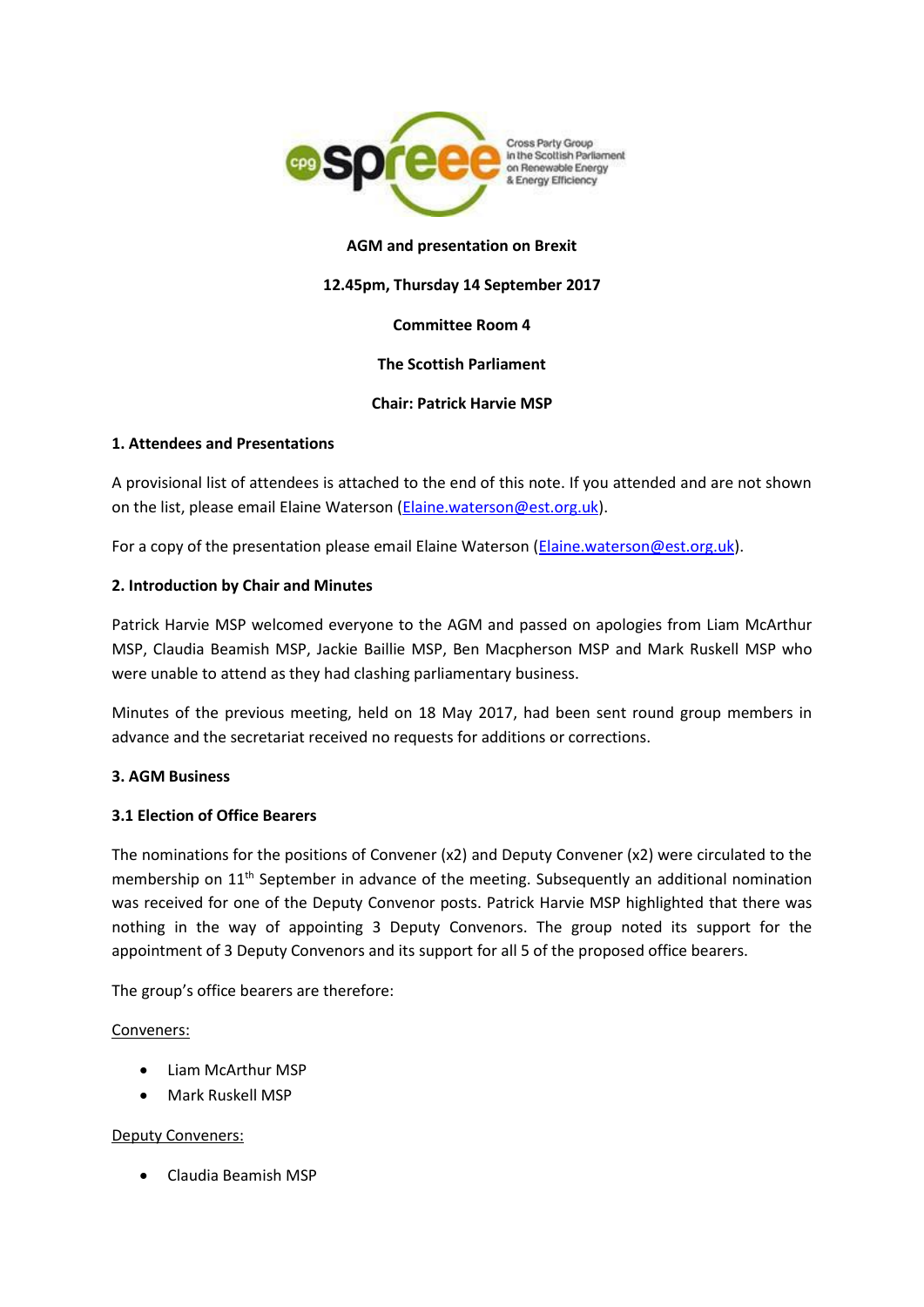- Ben Macpherson MSP
- Alexander Burnett MSP

The nominations for the 2 secretary posts were also circulated in advance of the meeting. No one else was nominated. The group noted its support for appointing the existing secretaries. The group's secretaries are therefore:

- Rachelle Money, Scottish Renewables Secretary (Renewable Energy) and Treasurer
- Elaine Waterson, Energy Saving Trust Secretary (Energy Efficiency)

# **3.2 Approval of Annual Return**

Patrick Harvie MSP asked if there were any corrections to the Annual Return which was emailed to group members in advance and sets out the group's activities over the previous year and the financial benefits received by the group from the Energy Saving Trust and Scottish Renewables. There were no suggestions or corrections.

# **3.3 Discussion of future work programme**

Patrick Harvie MSP invited suggestions for SPREEE's future work programme for 2017/18. A number of suggestions were provided as set out below:

- Heat
- Energy from waste
- Electric vehicles and charging infrastructure
- The evolution of energy demand how will this change over time with the introduction of new technologies etc.?
- Scotland's Energy Strategy
- New energy efficiency policies
- SEEP
- The feasibility of exporting renewable produced in Scotland

Patrick Harvie MSP invited members to make any additional suggestions to Elaine Waterson [\(Elaine.waterson@est.org.uk\)](mailto:Elaine.waterson@est.org.uk) and Rachelle Money [\(rachelle@scottishrenewables.com\)](mailto:rachelle@scottishrenewables.com) who will agree the final work programme with the group's convenors.

# **3.4 Presentation**

The convenor then introduced the presenter – Peter Zeniewski from Edinburgh University.

# **Peter Zeniewski, Chancellor's Fellow, Energy and Society, Edinburgh University**

Peter noted that he had broadened out his presentation beyond just the possible impacts of Brexit on UK electricity interconnector investments, to also cover the impacts of Brexit on renewables more generally. His presentation included consideration of the impact of Brexit on infrastructure funding, electricity interconnectors and on clean energy R&D, and explored the extent to which it might be possible for the UK to tap into investment in global renewables development.

Patrick Harvie MSP thanked Peter for his presentation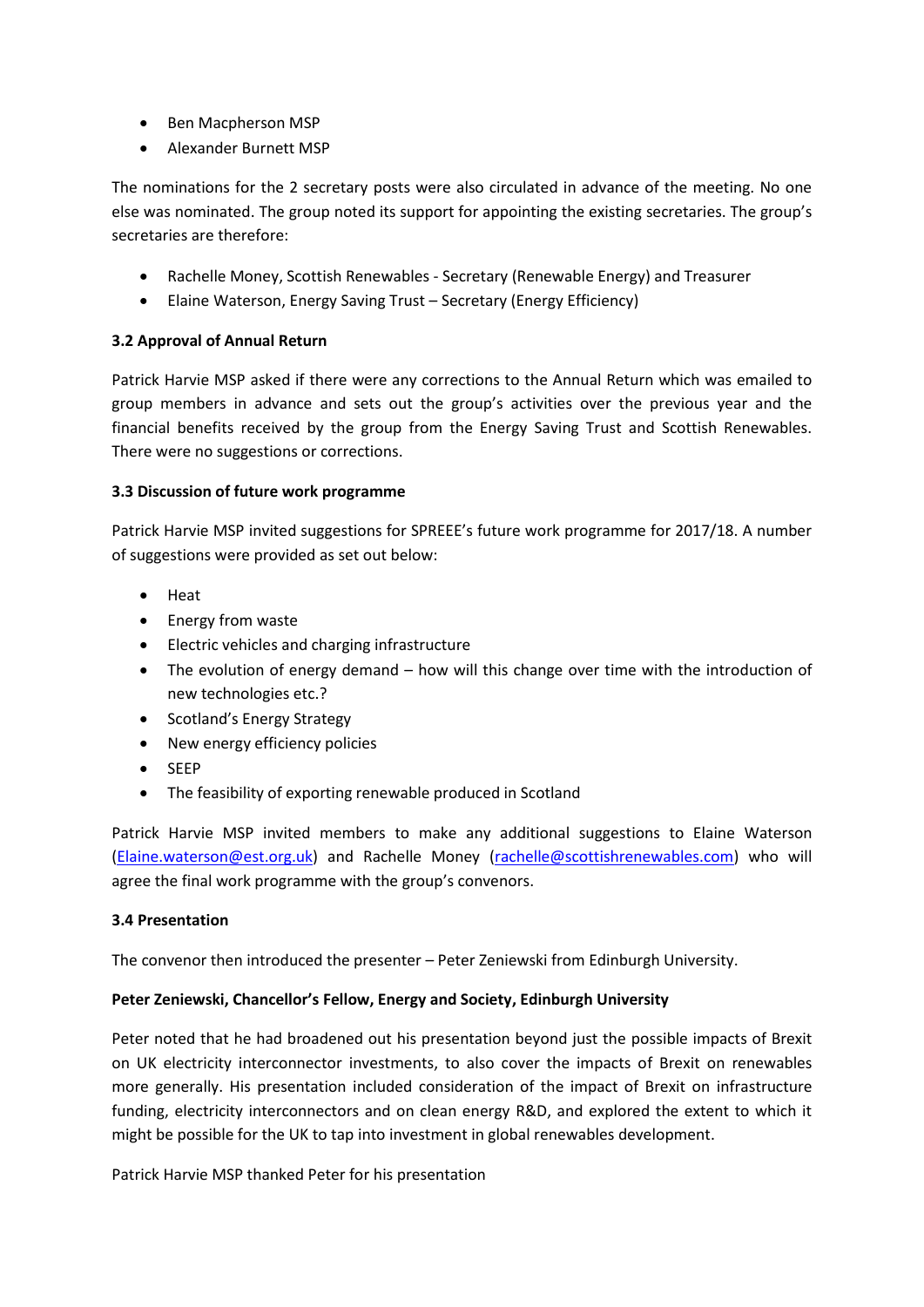### **4. Question and Answer Session**

- Patrick Harvie MSP asked about the extent to which the uncertainty that exists before decisions are made can itself cause disruption to things that both sides want to continue.
- Peter Zeniewski agreed that this was an issue and noted that the UK's eventual departure from the EUETS was already being debated at the European Parliament.
- John Birchmore whose company is involved in the development of small scale renewables projects noted that Brexit is already leading to some companies (including his own) moving their offices from Scotland.
- Karen Freel from Perspectiva consultants noted that she was working for a port at the moment and asked about whether there were any indications about what might happen in relation to quotas, tariffs and customs in May 2019.
- Peter Zeniewski stated that there were currently no indications but noted that for equipment deals would need to be thrashed out with the countries concerned.
- Fiona Riddoch from Strathclyde University asked if Peter's research had identified any upsides for renewables associated with Brexit.
- Peter Zeniewski suggested that there was cause for some optimism noting that, for example, the Climate Change Act was unlikely to change as there is already a lot of alignment between the UK and the EU on climate change. He also noted that it would provide opportunities to move away from state aide guidelines enabling the UK to strike its own path.
- Martin Mansell from LEEP asked about a figure that Peter Zeniewski had quoted that 97% of turbines are imported – specifically whether there were signs that the UK government might support more manufacturing in this area.
- Peter Zeniewski answered that there were signals that some companies want to front load some of their investment to hedge against Brexit, noting that Siemens were building a rotor manufacturing site in Hull.
- Jeff Justice from Edinburgh University asked about the role of immigrant labour in maintaining infrastructure.
- Peter Zeniewski noted that this is swept up into wider UK policy on leaving the EU and highlighted that a recent Energy Institute survey showed a lack of access to skilled workers across all energy sectors.
- Maree Todd MSP noted that she also sits on the Science and Technology Cross Party Group and that this group had also looked at risks from Brexit. One of the biggest threats they could foresee was a lack of skilled researchers.
- Patrick Harvie MSP asked about the impact on individuals in relation to the energy rating and labelling of consumer goods.
- Peter Zeniewski highlighted that as the price of goods goes up efficiency becomes a harder sell.
- Joan Pisanek asked about the best market for low carbon equipment post Brexit.

# **5. Date of Next Meeting**

Elaine Waterson noted future meeting dates will be circulated by e-mail once these have been agreed.

# **7. AOB**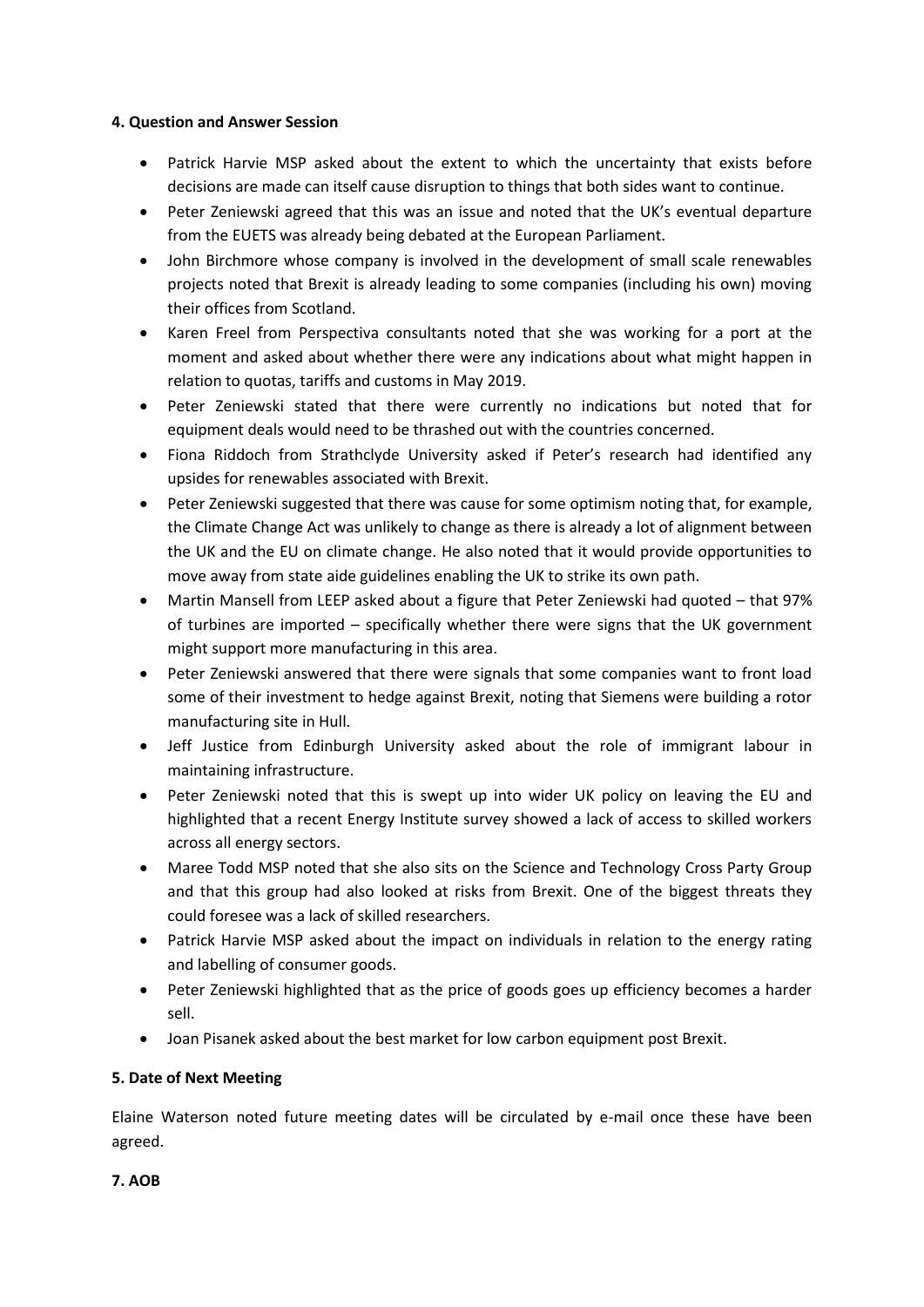Patrick Harvie MSP closed the meeting and reminded members that they might want to ensure that they are familiar with the provisions of the Lobbying (Scotland) Act. Further information about the Act can be found [here.](http://www.parliament.scot/gettinginvolved/101810.aspx)

### **8. Attendees**

# **Members**

| Alexander      | Anderson           |
|----------------|--------------------|
| <b>Barbara</b> | Atterson           |
| Rebecca        | Bell               |
| Chris          | Bell               |
| John           | <b>Birchmore</b>   |
| Lynne          | Bryceland          |
| Alexander      | <b>Burnett MSP</b> |
| Colin          | Campbell           |
| Callum         | Chomczuk           |
| Andrew         | Faulk              |
| Shona          | Fisher             |
| Karen          | Freel              |
| Paul           | Gill               |
| Patrick        | Harvie MSP         |
| Jeff           | Justice            |
| Martin         | Mansell            |
| Courtney       | Peyton             |
| Joan           | Pisanek            |
| Fiona          | Riddoch            |
| Matthew        | Thomas             |
| Maree          | <b>Todd MSP</b>    |
| Elaine         | Waterson           |